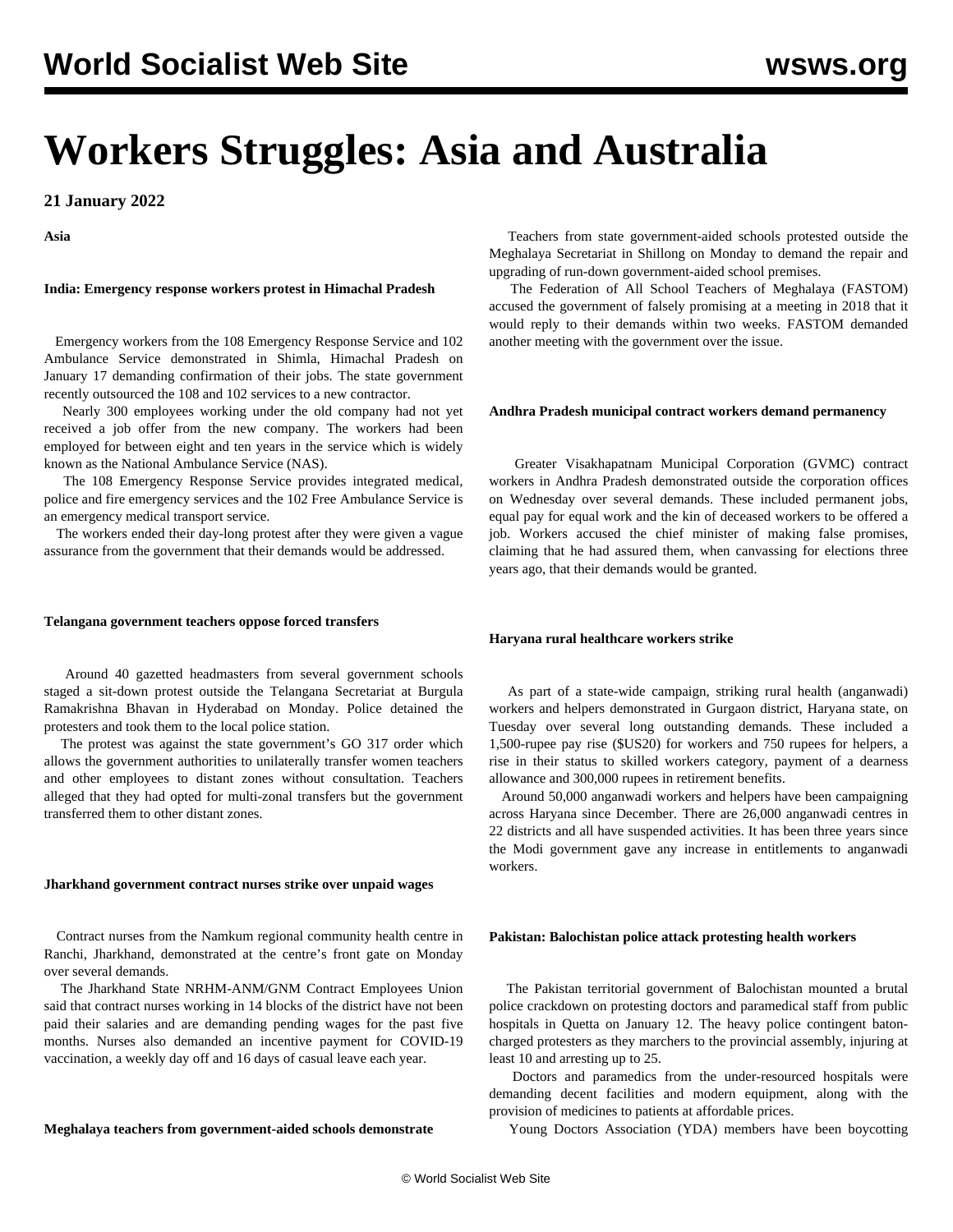outpatient departments in public hospitals for three months. The protest had the support from doctors and paramedics from across the province. The government is rejecting a longstanding demand of the YDA for a pay increase.

 The Imran Khan federal government has allowed services and facilities of public sector hospitals in Balochistan and other provinces to rapidly degrade as it freezes or slashes funding of the public health sector. The Pakistani government confronts a continuing devaluation of the Pakistan rupee, double-digit inflation and the decline of taxes on pharmaceuticals and other medical imports.

 The Khan government has already announced the shutting down of district headquarters hospitals, claiming inefficiencies and lack of personnel. These hospitals have been the main providers of healthcare at district level.

#### **Sri Lankan national zoo workers protest**

 Members of the Sri Lanka Public Zoological Department Employees Union and National Zoological Garden Activists' Union in Colombo struck work on Tuesday over maltreatment of animals by the zoo management. The workers also demanded 5,000-rupees (\$US25) accident allowance and called for removal of the director general.

 Union members have threatened to not feed, bathe or administer medicines to zoo animals until their demands are granted. Workers allege that many animals have died because of neglect by management. Management has kept the zoo open hoping to break the strike.

 Workers at the Ruhunu Safari Park in Hambantota, 247 km from Colombo, held a lunchtime protest on Tuesday in support of the National Zoo workers' struggle.

## **Taiwan: Migrant workers protest for freedom to change jobs**

 About 400 migrant workers demonstrated in Taipei on Sunday demanding the government allow them to freely switch employers. Holding banners stating their demands in several languages, demonstrators held a street procession and rallied outside the ministry of labor.

 Under Taiwan's Employment Services Act migrant workers are not allowed to change employers, except under special circumstances, or with the consent of their employer and at the end of their contract.

 A spokesperson from the Taiwan International Workers' Association and MENT, which is a coalition of seven groups that advocate for migrants' rights, said the system, which has existed for 30 years, traps migrant workers in "terrible" labour conditions.

 The government responded to the protesters by issuing a statement that claimed, "Allowing migrant workers to freely change employers might result in increased hiring costs."

#### **South Korea: CJ Logistics parcel delivery workers on strike**

 About 1,650 union members who are subcontracted workers for CJ Logistics, South Korea's leading parcel delivery company, have been on strike since December 28. They are demanding higher pay and improved conditions and protesting against unsafe workloads. Strikers have held demonstrations in several parts of Seoul and are holding daily protests in front of the house of the CJ Group's president.

 The union claims that CJ Logistics has failed to use the full amount of increased delivery charges that should have been spent to reduce workloads under a January deal between the government and logistics firms. The deal called for logistics companies to hire extra workers to sort parcels and take other steps to prevent overwork.

 The agreement was made after mass protests following the death of 16 delivery workers allegedly caused by overwork. According to the union, CJ Logistics is spending only 30 percent of the increased shipping charges to improve working conditions for delivery workers.

 The company claimed that only 8.5 percent of its total workforce are on strike, allowing it to operate with minimum interruptions. The workers' union, which has not made any attempt to campaign for support from other CJ Logistics workers, is affiliated with the Korean Confederation of Trade Unions.

# **Australia**

#### **Sunbus drivers in Queensland hold three-day strike**

 About 150 drivers at Sunbus Sunshine Coast in southeast Queensland and 80 drivers from Marlin Coast Sunbus in Cairns, in the far north of the state, stopped work for 72 hours on Monday to demand better pay and conditions in a new enterprise agreement. The action followed 24-hour strikes in November and December.

 While Sunbus said it had reached agreement on 30 claims presented by the Transport Workers Union (TWU), the union said the wage offer was unacceptable. Sunbus offered annual wage increases of 1.75, 3.25, 1.75 and 1.75 percent in the four-year agreement. The company's original offer was annual 0.5 percent increases provided drivers gave up public holiday entitlements.

 Drivers want wage increases to be in line with increases to the Consumer Price Index, which stood at 3.8 percent for the 2020/21 financial year.

#### **Tugboat operator Svitzer moves to terminate enterprise agreement**

 Svitzer, Australia's largest tugboat operator applied to the Fair Work Commission (FWC) on Tuesday to terminate its enterprise agreement with three different unions in a long-running dispute over the company's proposed enterprise agreement (EA). The termination would force hundreds of crew members onto the industry award with minimum wages and conditions.

 The Maritime Union of Australia (MUA), the Australia Maritime Officers Union (AMOU) and the Australian Institute of Marine and Power Engineers (AIMPE) have been in negotiations with Svitzer for a new work agreement since the current agreement expired in 2019. About 540 workers are affected.

 The unions held a series of 12-hour and 24-hour stoppages last year in January, July and November at ports around Australia as part of the dispute. Svitzer's latest offer in November, which included 1.5 percent annual pay increases, well below the current CPI of over 3 percent, was rejected by workers.